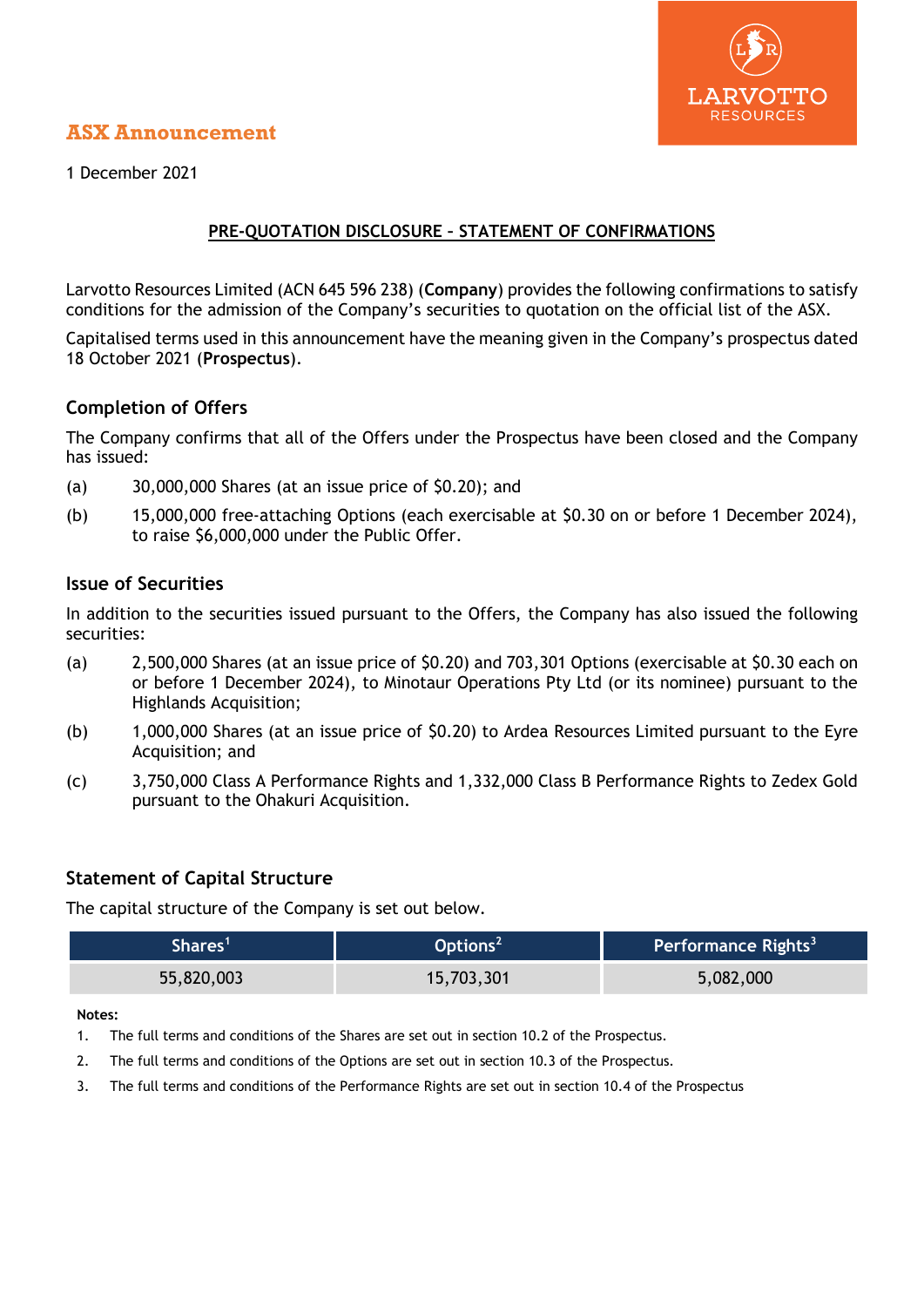

# **Restricted Securities**

The Company confirms the following securities will be subject to restriction pursuant to the ASX Listing Rules for the period outlined below.

| <b>Class</b>                      | <b>Number</b> | <b>Restriction Period</b>        |
|-----------------------------------|---------------|----------------------------------|
| <b>Fully Paid Ordinary Shares</b> | 11,112,503    | 24 months from date of quotation |
| <b>Fully Paid Ordinary Shares</b> | 5,252,500     | 12 months from 9 February 2021   |
| <b>Fully Paid Ordinary Shares</b> | 550,000       | 12 months from 1 March 2021      |
| <b>Fully Paid Ordinary Shares</b> | 275,000       | 12 months from 16 March 2021     |
| <b>Fully Paid Ordinary Shares</b> | 3,500,000     | 12 months from 1 December 2021   |
| Options <sup>1</sup>              | 703,301       | 24 months from date of quotation |
| Performance Rights                | 5,082,000     | 12 months from 1 December 2021   |

#### **Notes:**

1. Options are exercisable at \$0.30 each on or before 1 December 2024.

2. Comprising 3,750,000 Class A Performance Rights and 1,332,000 Class B Performance Rights pursuant to the Ohakuri JVA.

#### **Use of Funds**

The Company intends to apply funds raised from the Public Offer, over the first two years following admission of the Company to the Official List of ASX as follows:

| <b>Allocation of funds</b>                                        | <b>Maximum</b><br>Subscription<br>(56,000,000) | <b>Percentage of Funds</b><br>$(\%)$ |
|-------------------------------------------------------------------|------------------------------------------------|--------------------------------------|
| Exploration at Mt Isa Copper Project (Queensland) <sup>1</sup>    | 2,050,000                                      | 34.2                                 |
| Exploration at Ohakuri Project (NZ) <sup>1</sup>                  | 1,145,000                                      | 19.1                                 |
| Exploration at Eyre Project (WA) <sup>1</sup>                     | 425,000                                        | 7.1                                  |
| Initial Cash Consideration under Ohakuri Acquisition <sup>2</sup> | 175,000                                        | 2.9                                  |
| Cash Consideration under Highlands Acquisition <sup>3</sup>       | 100,000                                        | 1.7                                  |
| Expenses of the Public Offer <sup>4</sup>                         | 668,000                                        | 11.1                                 |
| Administration and corporate costs <sup>5</sup>                   | 580,000                                        | 9.7                                  |
| Working capital <sup>6</sup>                                      | 857,000                                        | 14.2                                 |
| Total                                                             | 6,000,000                                      | 100                                  |

**Notes:**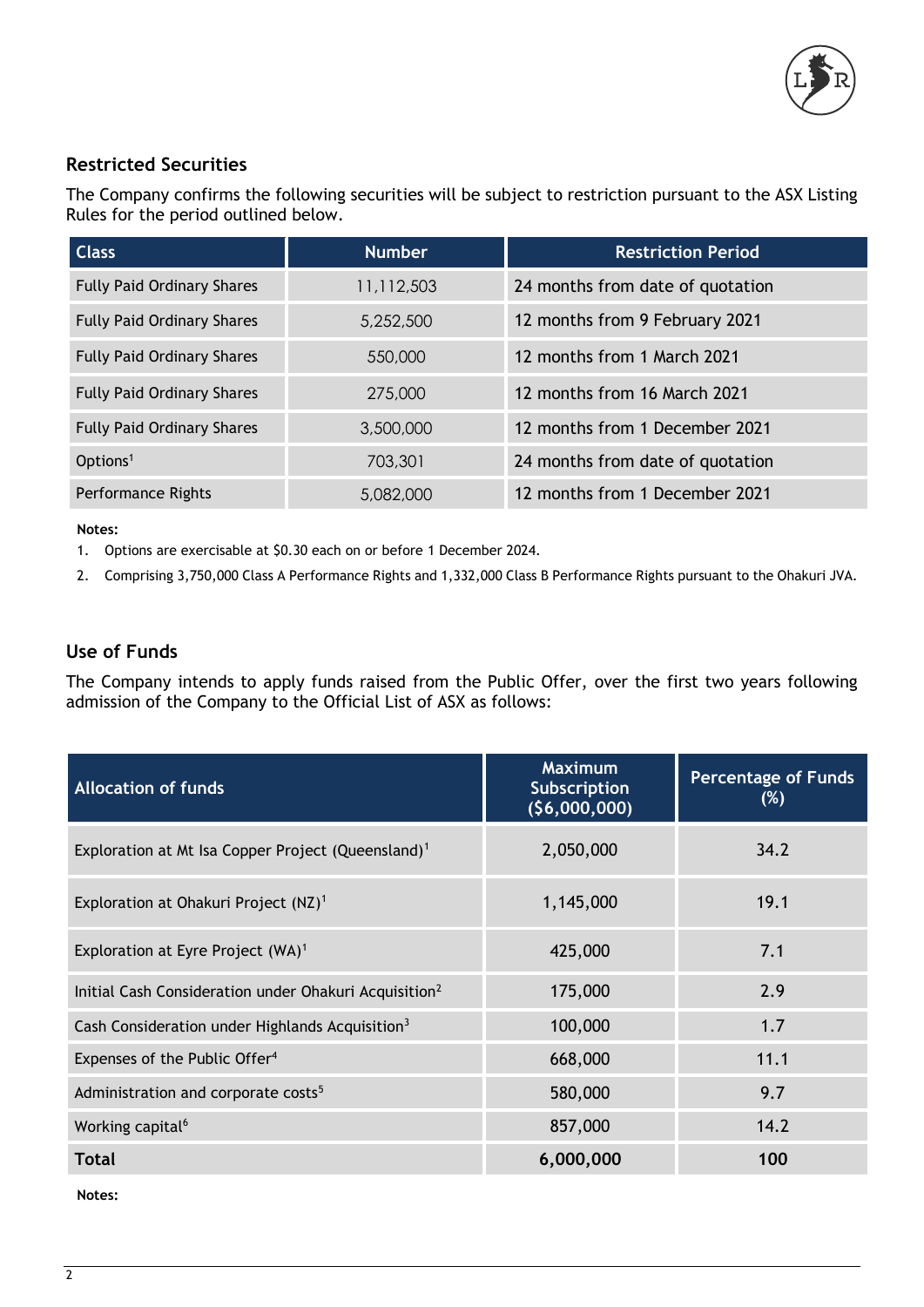

- 1. Refer to Section 11 of the Independent Geologist's Report in Annexure A and Section 5.4 of the Prospectus for further details with respect to the Company's proposed exploration programs at the Projects.
- 2. Refer to Section 9.2.1 of the Prospectus for a summary of the key terms and conditions of the Ohakuri JVA.
- 3. Refer to Schedule 2 of the QLD Solicitor's Report on Tenements at Annexure B of the Prospectus for a summary of the key terms and conditions of the Highlands Acquisition Agreement.
- 4. Refer to Section 10.9 of the Prospectus for further details. The Company notes that the additional expenses of the Offer set out in Section 10.9 have been paid and as such, have not been included in the table above.
- 5. Administration and corporate costs include the general costs associated with the management and operation of the Company's business including administration expenses, management salaries, directors' fees, rent and other associated costs and fees payable to the Company's corporate advisor, Paloma Investments (an entity controlled by Director, Anna Nahajski-Staples). Refer to Section 9.3.1 of the Prospectus for a summary of the key terms and conditions of the Corporate Advisory Mandate with Paloma Investments.

The above table is a statement of current intentions as of the date of this announcement. As with any budget, intervening events (including exploration success or failure) and new circumstances have the potential to affect the manner in which the funds are ultimately applied. The Board reserves the right to alter the way funds are applied on this basis.

### **Satisfaction of Agreements**

The Company confirms:

- (a) satisfaction of the conditions precedent and completion of the Ohakuri JVA between Madeleine and Zedex, including the payment of \$175,000 as initial cash consideration and the issue of 5,082,000 Performance Rights; and
- (b) the satisfaction of conditions precedent and completion of the Eyre Acquisition Agreement between Eyre and Ardea, including the issue of 1,000,000 Shares to Ardea.

#### **Satisfaction of Conditions Precedent – Highlands Acquisition Agreement**

Completion of the Highlands Acquisition Agreement between the Company, TAS and Minotaur Operations was subject to the satisfaction or waiver of certain conditions precedent. The key conditions precedent were summarised in the QLD Solicitors Tenement Report in the Prospectus, including:

- (a) the receipt by TAS of regulatory approval under relevant Queensland legislation in relation to the transfer of the tenements on terms which are acceptable to the parties, acting reasonably;
- (b) the execution of a deed of assignment and assumption in relation to the assignment of MOP's rights and assumption of MOP's obligations under an exploration rights agreement dated 21 April 2017, on terms which are satisfactory to the parties, acting reasonably;
- (c) the execution a deed of assignment and assumption or deed of novation in relation to the assignment of MOP's rights and assumption of MOP's obligations relating to the payment of the royalty granted by Discovex Resources Limited (ACN 115 768 986) (then called Syndicated Metals Limited) to Deep Yellow Limited (ACN 006 391 948) under a sale and purchase agreement dated 20 August 2015, on terms which are satisfactory to the parties, acting reasonably;
- (d) the Company completing an initial public offer of securities by way of prospectus and receiving valid applications for a minimum amount determined by the Company; and
- (e) the Company obtaining conditional approval from the ASX for the trading of the securities of the Company on ASX.

The parties to the Highlands Acquisition Agreement agreed to waive condition precedent (a) to the extent that it requires the parties to obtain regulatory approval, on the basis that it will be satisfied as soon as possible following completion. The effect of which, is that TAS does not presently have legal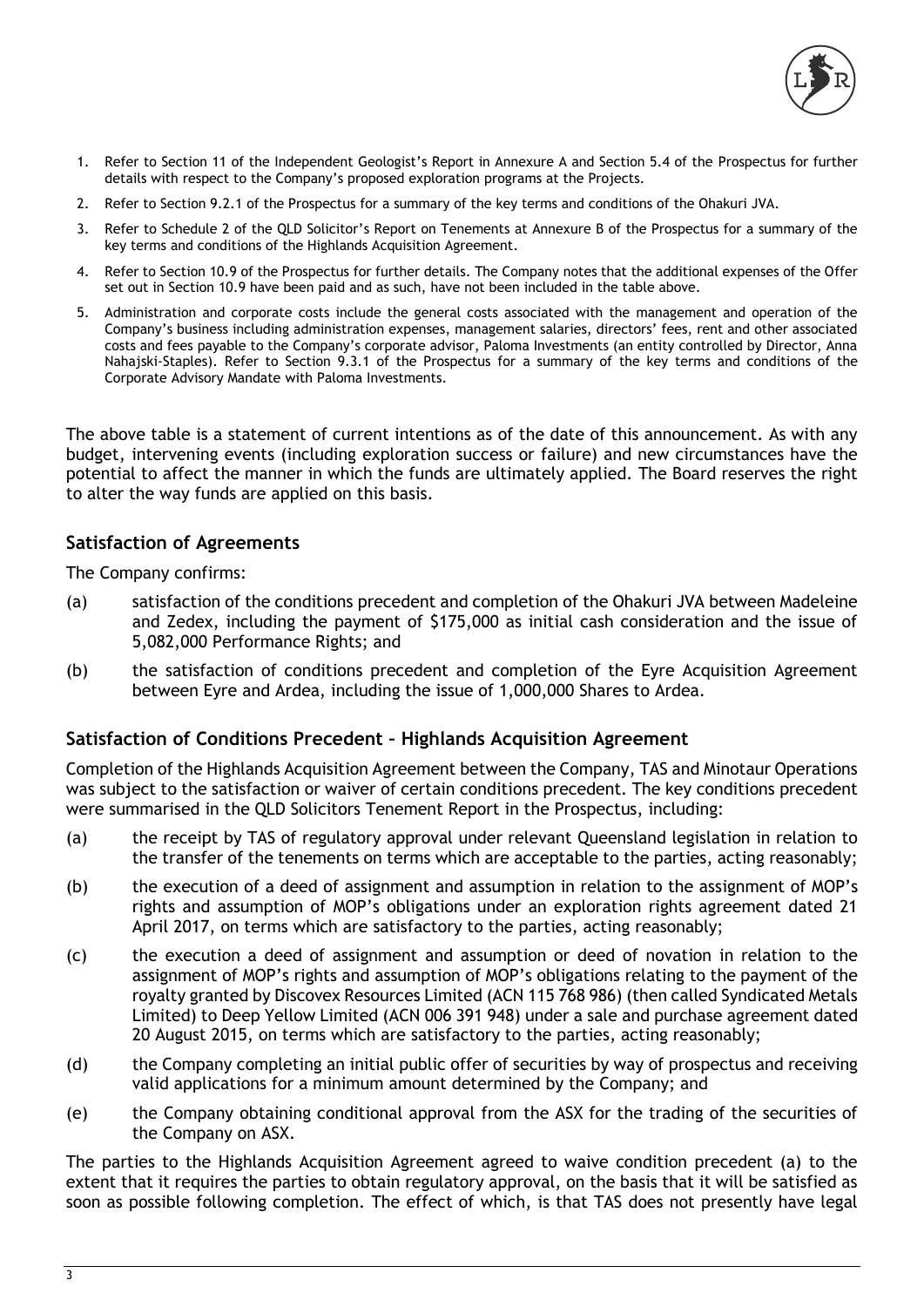

title to the Highlands Tenements, however, is the sole beneficial owner. The remaining conditions precedent to the Highlands Acquisition Agreement have been satisfied. The Company confirms the completion of the Highlands Acquisition Agreement and that the Company has paid \$100,000 as initial cash consideration.

## **Satisfaction of Conditions Precedent – Isa Valley Acquisition Agreement**

Completion of the Isa Valley Acquisition Agreement between the TAS and Rio Tinto Exploration was subject to the satisfaction or waiver of certain conditions precedent. The key conditions precedent were summarised in the QLD Solicitors Tenement Report in the Prospectus, including:

- (a) registration of the agreement pursuant to section 33 of the Mineral and Energy Resources (Common Provisions) Act 2014 (Qld) and its related regulations (the MERCPA); and
- (b) the Minister, pursuant to section 19 of the MERCPA, approving and registering the transfer of TAS' interest in the Isa Valley Tenements.

The parties to the Isa Valley Acquisition Agreement agreed to waive conditions precedent (a) and (b) to the extent that it requires the parties to obtain regulatory approval, on the basis that they will be satisfied as soon as possible following completion. The effect of which, is that TAS does not presently have legal title to the Isa Valley Tenements, however, is the sole beneficial owner. The Company confirms the completion of the Isa Valley Acquisition Agreement and that the Company has paid \$1 as initial cash consideration.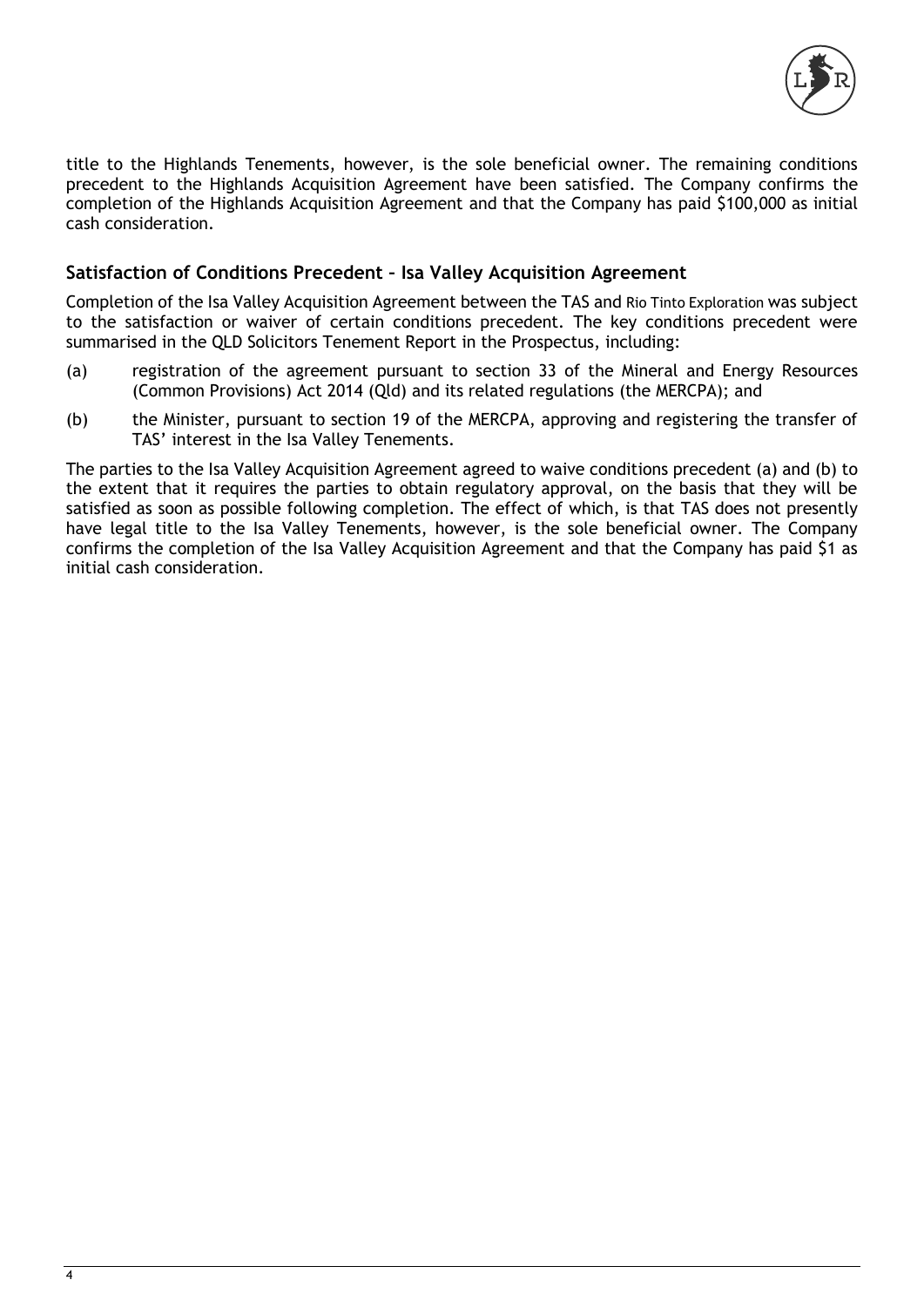

## **Updated Pro-forma Statement of Financial Position**

Below is the updated pro-forma statement of financial position based on the actual amount of funds (\$6,000,000) raised under the Offer.

|                                  | Reviewed as at | Pro Forma    | Pro-forma            |
|----------------------------------|----------------|--------------|----------------------|
| Account                          | 30-Jun-21      | adjustments  | <b>Balance Sheet</b> |
|                                  |                | (56,000,000) | (56,000,000)         |
|                                  | \$             | \$           | Ş.                   |
| <b>Current Assets</b>            |                |              |                      |
| Cash and cash equivalents        | 265,119        | 4,919,992    | 5,185,111            |
| Other receivables                | 40,479         |              | 40,479               |
| <b>Total Current Assets</b>      | 305,598        | 4,919,992    | 5,225,590            |
| Non-Current Assets               |                |              |                      |
| <b>E&amp;E Assets</b>            |                | 1,050,184    | 1,050,184            |
| Furniture and computer equipment | 17,415         |              | 17,415               |
| <b>Total Non-Current Assets</b>  | 17,415         | 1,050,184    | 1,067,599            |
| <b>Total Assets</b>              | 323,013        | 5,970,176    | 6,293,189            |
| <b>Current Liabilities</b>       |                |              |                      |
| <b>Accounts Payable</b>          | 201,937        |              | 201,937              |
| <b>Total Current Liabilities</b> | 201,937        |              | 201,937              |
| <b>Total Liabilities</b>         | 201,937        |              | 201,937              |
| <b>Net Assets</b>                | 121,076        | 5,970,176    | 6,091,252            |
| Equity                           |                |              |                      |
| Issued capital                   | 1,002,250      | 6,138,047    | 7,140,297            |
| Reserves                         |                | 75,183       | 75,183               |
| <b>Retained Earnings</b>         | (881, 174)     | (243, 054)   | (1, 124, 228)        |
| <b>Total Equity</b>              | 121,076        | 5,970,176    | 6,091,252            |

#### **ASX Waiver and Confirmations**

The Company confirms that:

- (a) ASX has granted the Company a waiver from ASX Listing Rule 1.1 condition 12 to the extent necessary to permit the Company to have on issue 5,082,000 Performance Rights with an exercise price less than 20 cents, on the conditions that the material terms and conditions of the Performance Rights are clearly disclosed in the Prospectus.;
- (b) ASX has confirmed that the terms of the 5,082,000 Performance Rights are appropriate and equitable for the purposes of Listing Rule 6.1; and
- (c) ASX has confirmed that Listing Rule 1.1 Condition 11(a) does not apply to the cash consideration payable to the vendors of the Ohakuri Project and the Mt Isa Copper Project.